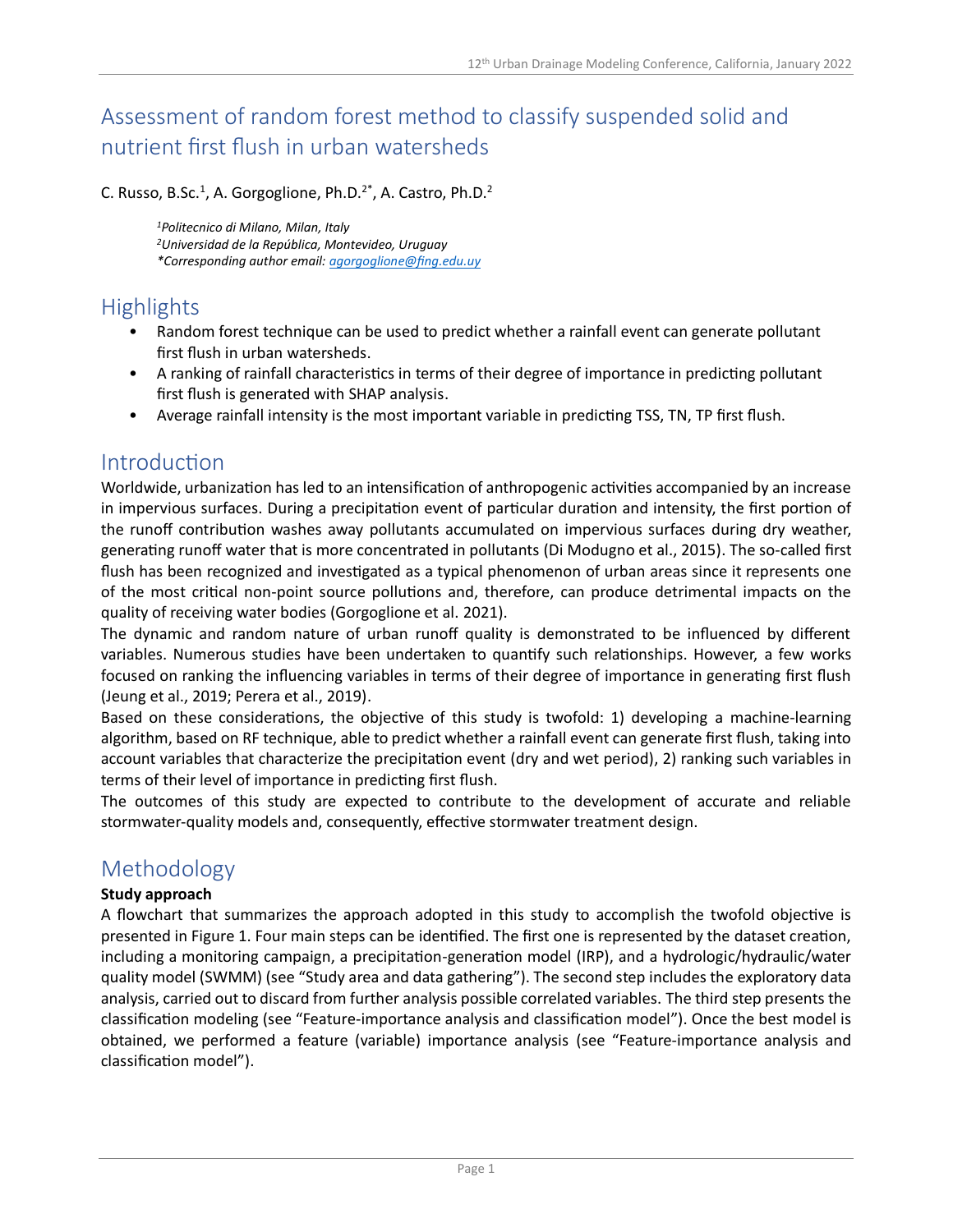

|                     | <b>TSS</b>    | TN            | TP   |
|---------------------|---------------|---------------|------|
| n estimators        | 2000          | 1000          | 1000 |
| Min samples leaf    | 5             | 11            | 10   |
| Max features        | $\mathcal{P}$ | $\mathcal{P}$ | 4    |
| <b>F1</b> score     | 0.80          | 0.92          | 0.77 |
| <b>Accuracy</b>     | 0.87          | 0.89          | 0.88 |
| F1 score stratified | 0.24          | 0.63          | 0.32 |
| accuracy stratified | 0.60          | 0.50          | 0.67 |
| F1 score uniform    | 0.33          | 0.65          | 0.32 |
| accuracy uniform    | 0.48          | 0.57          | 0.48 |

**Figure 1.** Overall procedure of the RF model classification and variable ranking. **Table 1.** Best hyperparameters, F1 score, and

accuracy (and baselines).

#### **Study area and data gathering**

The urban watershed considered for this study is located in the Puglia region (Southern Italy), in Sannicandro di Bari (SB). A thorough description of the study area, including catchment characteristics, drainage network, and climatic region, can be found in Gorgoglione et al. (2021).

The dataset adopted in this study includes three data sources: *i) Observations*: 5 events during which precipitation, streamflow, total suspended solids (TSS), total nitrogen (TN), and total phosphorus (TP) concentration were monitored (Di Modugno et al., 2015). *ii) Simulations*: 5 events characterized by observed precipitation and simulated flow rate and water-quality variables (TSS, TP, and TN). The simulations were obtained using the Storm Water Management Model (SWMM). *iii) Generations*: 567 events characterized by synthetic precipitation, produced by the Iterated Random Pulse (IRP) model (Veneziano and Iacobellis, 2002), and simulated flow rate and water-quality variables (TSS, TP, and TN) obtained using the SWMM model. In this case, the synthetic precipitation events were used as input of the SWMM model for generating hydrographs and pollutographs for each event at SB.

An in-depth description of the dataset collected can be found in Gorgoglione et al. (2021).

It is essential to highlight that SWMM and IRP are purely used here as data generators.

#### **Feature-importance analysis and classification model**

The RF classifier is the supervised learning algorithm adopted in this study to predict whether a rainfall event can generate first flush, taking into account rainfall characteristics (dry and wet period). The original data was normalized (*sklearn.preprocessing* package). The dataset was split into two subsets, 75% and 25% of the data, respectively for cross-validation and testing processes. The Optuna framework was adopted for hyperparameter tuning and optimization (Akiba et al., 2019). To prevent overfitting, 5-fold cross-validation was performed. F1 score was the loss function used to calculate model performance and select the best model (with the best hyperparameters) from the cross-validation process that then will be validated with the testing data subset. With the purpose of comparing our model performance with others, we computed the accuracy (ratio between true positives and total observations).

The Python class *sklearn.ensemble.RandomForestClassifier* was used.

SHapley Addictive exPlanation (SHAP) was adopted to carry out the feature-importance analysis (Lundberg and Lee, 2017). It is based on the game theoretically optimal Shapley Values. The SHAP objective is to explain the prediction of an instance by computing the contribution of each feature to the prediction. SHAP is therefore a technique for estimating the expected marginal contribution of a factor among all possible contributions. To run this analysis, the *SHAP* python package was used.

### Results and discussion

#### **First flush classification**

The variables considered for each event were: antecedent dry period (ADP) [days]; total rainfall (TR) [mm]; runoff volume (RV) [I]; event duration (D) [minutes], average rainfall intensity ( $I_{AVG}$ ) [mm/h]; maximum rainfall intensity ( $I_{MAX}$ ) [mm/h]; event mean concentration (EMC<sub>TSS</sub>, EMC<sub>TN</sub>, EMC<sub>TP</sub>) [kg/l]; event mean load (EML<sub>TSS</sub>,  $EML_{TN}$ , EML<sub>TP</sub>) [kg]. From the exploratory data analysis, we found a strong correlation between TR and RV (r=0.99); therefore, RV was excluded from further analysis.